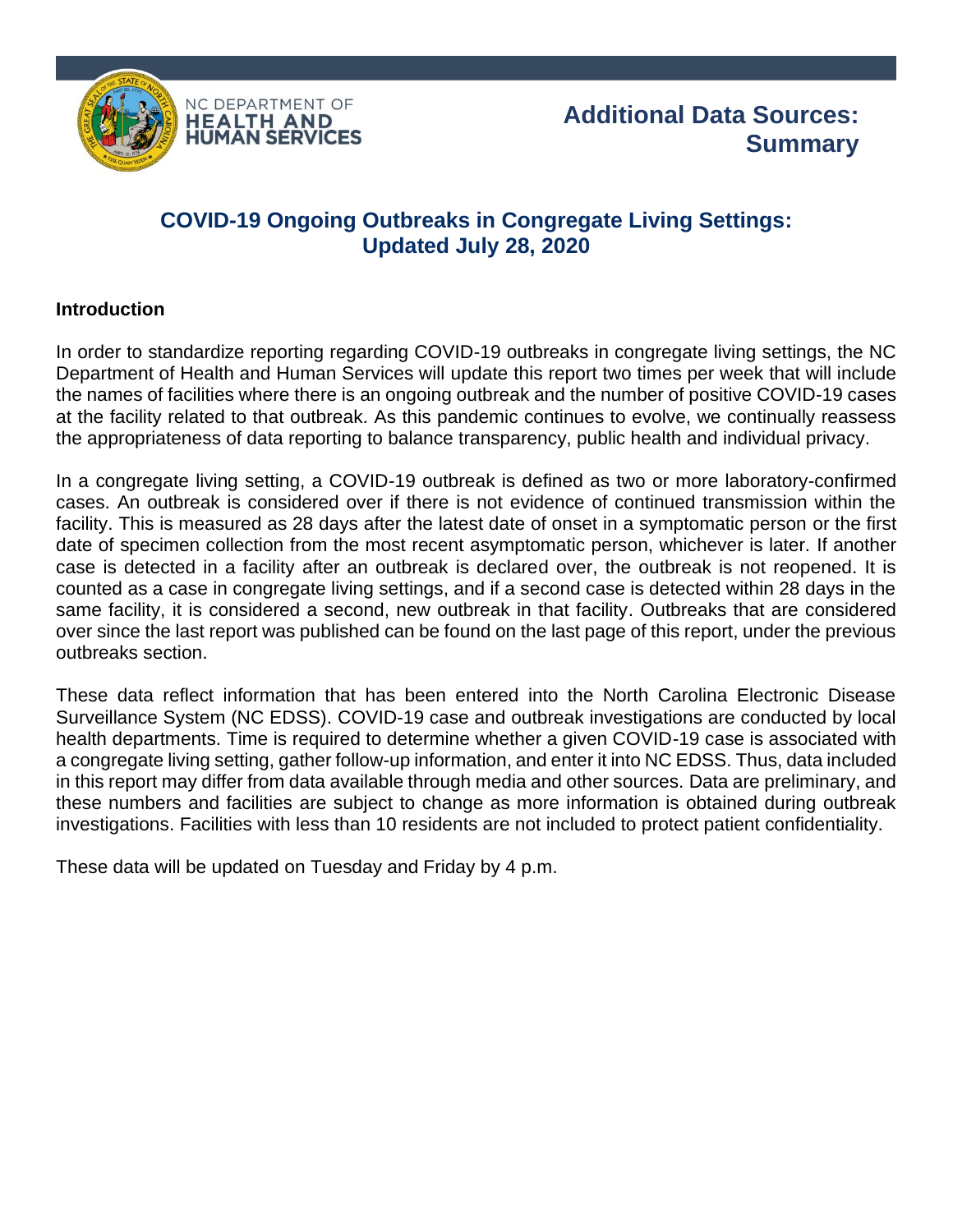## **Congregate Living Setting with an Ongoing Outbreak:**

|                      |                        |                                                |                         | <b>Staff</b>   | <b>Residents</b> |                | <b>Total</b>             |                         |
|----------------------|------------------------|------------------------------------------------|-------------------------|----------------|------------------|----------------|--------------------------|-------------------------|
| <b>Facility Type</b> | <b>Facility County</b> | Facility                                       | <b>Cases</b>            | <b>Deaths</b>  | Cases            | <b>Deaths</b>  | Cases                    | <b>Deaths</b>           |
| <b>Nursing Home</b>  | <b>Bladen</b>          | <b>Bladen East Health and Rehab</b>            | $\overline{2}$          | $\overline{0}$ | 0                | $\overline{0}$ | $\overline{2}$           | $\Omega$                |
| <b>Nursing Home</b>  | <b>Brunswick</b>       | <b>Autumn Care of Shallotte</b>                | 10                      | $\overline{0}$ | 5                | $\overline{0}$ | 15                       | $\Omega$                |
| <b>Nursing Home</b>  | <b>Brunswick</b>       | <b>Brunswick Health and Rehab Center</b>       | $\overline{2}$          | $\overline{0}$ | 3                | 0              | 5                        | $\overline{0}$          |
|                      |                        | Liberty Commons Nursing and Rehab of           |                         |                |                  |                |                          |                         |
| <b>Nursing Home</b>  | <b>Brunswick</b>       | Southport                                      | 2                       | $\mathbf 0$    | $\overline{c}$   | $\mathbf 0$    | 4                        | $\mathbf 0$             |
| <b>Nursing Home</b>  | <b>Brunswick</b>       | Universal Health Care/Brunswick                | 16                      |                | 25               | 6              | 41                       | $\overline{7}$          |
|                      |                        | <b>Black Mountain Neuro-Medical Treatment</b>  |                         |                |                  |                |                          |                         |
| <b>Nursing Home</b>  | <b>Buncombe</b>        | Center                                         | 8                       | $\overline{0}$ | 12               | 0              | 20                       | $\mathbf 0$             |
|                      |                        | <b>Brian Center Health &amp;</b>               |                         |                |                  |                |                          |                         |
| <b>Nursing Home</b>  | <b>Buncombe</b>        | Rehabilitation/Weaverville                     |                         | $\overline{0}$ |                  | 0              | $\overline{\mathbf{c}}$  | $\boldsymbol{0}$        |
| <b>Nursing Home</b>  | <b>Buncombe</b>        | <b>Brooks-Howell Home</b>                      | 4                       | $\mathbf 0$    | 0                | $\overline{0}$ | $\overline{\mathbf{4}}$  | $\mathbf 0$             |
|                      |                        | <b>Deerfield Episcopal Retirement</b>          |                         |                |                  |                |                          |                         |
| <b>Nursing Home</b>  | <b>Buncombe</b>        | Community Inc                                  | 12                      |                | 4                | 1              | 16                       | $\overline{2}$          |
| <b>Nursing Home</b>  | <b>Buncombe</b>        | <b>Givens Health Center</b>                    | 6                       | $\overline{0}$ | 4                | $\mathbf 0$    | $\overline{7}$           | $\overline{0}$          |
| <b>Nursing Home</b>  | <b>Buncombe</b>        | Stonecreek Health and Rehabilitation           | $6\phantom{1}$          | $\overline{0}$ | 10               | 4              | 16                       | $\overline{\mathbf{4}}$ |
| <b>Nursing Home</b>  | <b>Burke</b>           | Carolina Rehab of Burke                        | $\overline{2}$          | $\overline{0}$ | $\overline{15}$  | 3              | 17                       | $\overline{3}$          |
| <b>Nursing Home</b>  | <b>Burke</b>           | Grace Heights Health and Rehabilitation        | 33                      | $\overline{0}$ | $\overline{57}$  | 13             | 90                       | $\overline{13}$         |
|                      |                        | <b>Brian Center Health &amp;</b>               |                         |                |                  |                |                          |                         |
| <b>Nursing Home</b>  | Cabarrus               | Retirement/Cabarrus                            | 6                       | $\mathbf 0$    |                  | $\mathbf 0$    | $\overline{7}$           | $\mathbf 0$             |
| <b>Nursing Home</b>  | Cabarrus               | <b>PruittHealth-Town Center</b>                | $\overline{\mathbf{A}}$ | $\overline{0}$ | 3                | $\overline{0}$ | $\overline{\mathcal{A}}$ | $\mathbf 0$             |
| <b>Nursing Home</b>  | Caldwell               | <b>Gateway Rehab and Healthcare</b>            | 3                       | $\overline{0}$ | 0                | $\mathbf 0$    | 3                        | $\mathbf 0$             |
| <b>Nursing Home</b>  | Caldwell               | <b>Hickory Falls Health and Rehabilitation</b> | 10                      | $\overline{0}$ | $\overline{2}$   | $\overline{0}$ | $\overline{12}$          | $\mathbf 0$             |
| <b>Nursing Home</b>  | Caldwell               | <b>Shaire Nursing Center</b>                   | $\overline{2}$          | $\overline{0}$ | $\overline{0}$   | $\overline{0}$ | $\overline{2}$           | $\overline{0}$          |
|                      |                        | <b>Brian Center Health &amp;</b>               |                         |                |                  |                |                          |                         |
| <b>Nursing Home</b>  | Caswell                | Rehabilitation/Yanceyville                     | 2                       | $\mathbf 0$    | 0                | $\mathbf 0$    | $\overline{2}$           | $\mathbf 0$             |
| <b>Nursing Home</b>  | Catawba                | <b>Abernethy Laurels</b>                       | $\overline{2}$          | $\overline{0}$ | 3                | $\overline{0}$ | $\overline{5}$           | $\overline{0}$          |
|                      |                        | <b>Brian Center Health and Rehab/Hickory</b>   |                         |                |                  |                |                          |                         |
| <b>Nursing Home</b>  | Catawba                | Viewmont                                       | 17                      | $\mathbf 0$    | 45               | 9              | 62                       | 9                       |
| <b>Nursing Home</b>  | Catawba                | <b>Trinity Ridge</b>                           | 12                      | $\overline{0}$ | 17               |                | 29                       | $\mathbf{1}$            |
|                      |                        | <b>Genesis Healthcare LLC (Siler City</b>      |                         |                |                  |                |                          |                         |
| <b>Nursing Home</b>  | Chatham                | Center)                                        | 26                      | $\mathbf 0$    | 88               | 18             | 114                      | 18                      |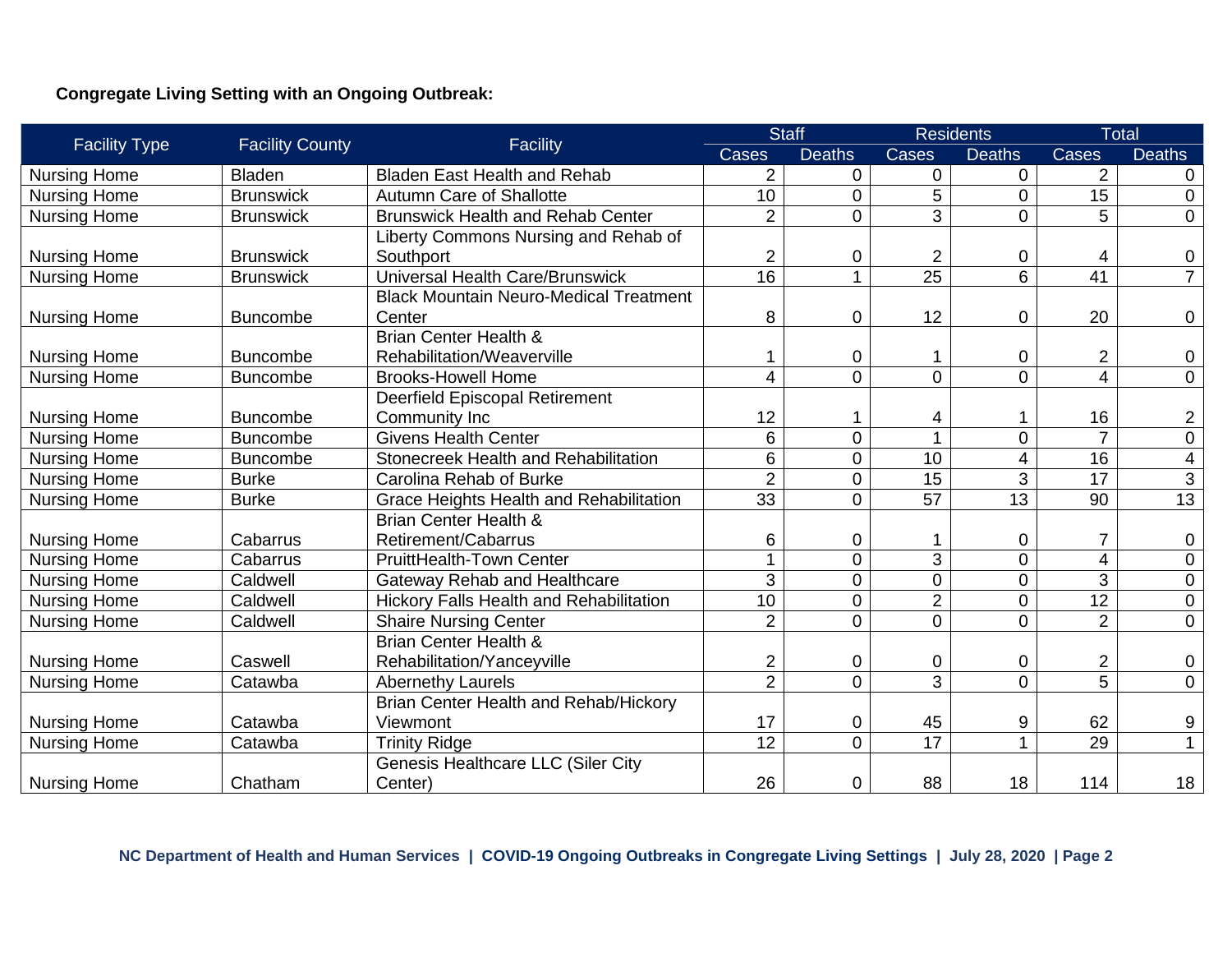| <b>Facility Type</b> | <b>Facility County</b> | Facility                                 | <b>Staff</b>    |                | <b>Residents</b> |                | <b>Total</b>            |                |
|----------------------|------------------------|------------------------------------------|-----------------|----------------|------------------|----------------|-------------------------|----------------|
|                      |                        |                                          | Cases           | <b>Deaths</b>  | Cases            | <b>Deaths</b>  | Cases                   | <b>Deaths</b>  |
| <b>Nursing Home</b>  | Chatham                | The Laurels of Chatham                   | 46              | $\overline{0}$ | 73               | 26             | 119                     | 26             |
|                      |                        | Valley View Care and Rehabilitation      |                 |                |                  |                |                         |                |
| <b>Nursing Home</b>  | Cherokee               | Center                                   |                 | $\mathbf 0$    |                  | 0              | $\overline{2}$          | 0              |
| <b>Nursing Home</b>  | Clay                   | <b>Clay County Care Center</b>           | $\overline{0}$  | $\overline{0}$ | $\overline{2}$   | $\overline{0}$ | $\overline{2}$          | $\mathbf 0$    |
| <b>Nursing Home</b>  | Cleveland              | White Oak Manor - Shelby                 | 10              | $\overline{0}$ | 4                | $\overline{2}$ | $\overline{14}$         | $\overline{2}$ |
| <b>Nursing Home</b>  | Cleveland              | White Oak Manor-Kings Mountain           | 3               | $\Omega$       |                  | 0              | $\overline{4}$          | $\overline{0}$ |
|                      |                        | Cherry Point Bay Nursing and             |                 |                |                  |                |                         |                |
| <b>Nursing Home</b>  | Craven                 | <b>Rehabilitation Center</b>             | $\overline{2}$  | $\mathbf 0$    | 0                | $\mathbf 0$    | $\overline{2}$          | $\mathbf 0$    |
| <b>Nursing Home</b>  | Craven                 | <b>PruittHealth-Neuse</b>                | $\overline{2}$  | $\overline{0}$ | $\overline{2}$   | 0              | $\overline{\mathbf{4}}$ | $\pmb{0}$      |
| <b>Nursing Home</b>  | Craven                 | <b>PruittHealth-Trent</b>                | $\overline{14}$ | $\Omega$       | $\overline{36}$  |                | 50                      | $\mathbf{1}$   |
|                      |                        | <b>Riverpoint Crest Nursing and</b>      |                 |                |                  |                |                         |                |
| <b>Nursing Home</b>  | Craven                 | <b>Rehabilitation Center</b>             |                 | $\overline{0}$ |                  | 0              | $\overline{2}$          | $\mathbf 0$    |
|                      |                        | Highland House Rehabilitation and        |                 |                |                  |                |                         |                |
| <b>Nursing Home</b>  | Cumberland             | Healthcare                               | 10              | $\mathbf 0$    | 13               |                | 23                      | 1              |
|                      |                        | NC State Veterans Nursing Home -         |                 |                |                  |                |                         |                |
| <b>Nursing Home</b>  | Cumberland             | Fayetteville                             | 23              | $\mathbf 0$    | 54               | 20             | 77                      | 20             |
| <b>Nursing Home</b>  | Davidson               | <b>Alston Brook</b>                      | $\overline{2}$  | $\overline{0}$ | $\overline{0}$   | $\overline{0}$ | $\overline{2}$          | $\mathbf 0$    |
|                      |                        | Pine Ridge Health and Rehabilitation     |                 |                |                  |                |                         |                |
| <b>Nursing Home</b>  | Davidson               | Center                                   | 0               | $\mathbf 0$    | $\overline{7}$   | 0              | $\overline{7}$          | $\mathbf 0$    |
| <b>Nursing Home</b>  | Duplin                 | Kenansville Health & Rehabilitation      | $\overline{27}$ | $\overline{0}$ | $\overline{55}$  | $\overline{7}$ | 82                      | $\overline{7}$ |
| <b>Nursing Home</b>  | Duplin                 | Warsaw Nursing and Rehab Center          | 3               | $\overline{0}$ | 3                | $\mathbf 0$    | 6                       | $\mathbf 0$    |
| <b>Nursing Home</b>  | Durham                 | Carver Living Center (Rehabilitation)    | $\overline{28}$ | $\overline{0}$ | $\overline{82}$  | 10             | 110                     | 10             |
| <b>Nursing Home</b>  | Forsyth                | <b>Brookridge Retirement Community</b>   | 3               | $\overline{0}$ | $\mathbf 0$      | $\mathbf 0$    | 3                       | $\mathbf 0$    |
| <b>Nursing Home</b>  | Forsyth                | Oak Forest Health and Rehabilitation     | $\overline{0}$  | $\overline{0}$ | $\overline{2}$   | $\overline{0}$ | $\overline{2}$          | $\mathbf 0$    |
| <b>Nursing Home</b>  | Forsyth                | <b>Silas Creek Rehabilitation Center</b> |                 | $\overline{0}$ |                  | 0              | $\overline{2}$          | $\pmb{0}$      |
| <b>Nursing Home</b>  | Forsyth                | Summerstone Health and Rehab Center      | $\overline{2}$  | $\overline{0}$ |                  | 0              | 3                       | $\mathbf 0$    |
| <b>Nursing Home</b>  | Forsyth                | The Citadel at Winston Salem             | 14              | $\overline{0}$ | 40               | 3              | 54                      | 3              |
| <b>Nursing Home</b>  | Forsyth                | The Oaks                                 | $\overline{7}$  | $\overline{0}$ | $\overline{22}$  | 1              | $\overline{29}$         | $\overline{1}$ |
| <b>Nursing Home</b>  | Forsyth                | <b>Trinity Glen</b>                      | $\overline{4}$  | $\Omega$       |                  | 0              | 5                       | $\mathbf 0$    |
|                      |                        | Franklin Oaks Nursing and Rehabilitation |                 |                |                  |                |                         |                |
| <b>Nursing Home</b>  | Franklin               | Center                                   | 3               | 0              | 4                | 0              |                         | 0              |
| <b>Nursing Home</b>  | Gaston                 | Alexandria Place                         | 1               | $\Omega$       | $\overline{4}$   | $\overline{0}$ | $\overline{5}$          | $\overline{0}$ |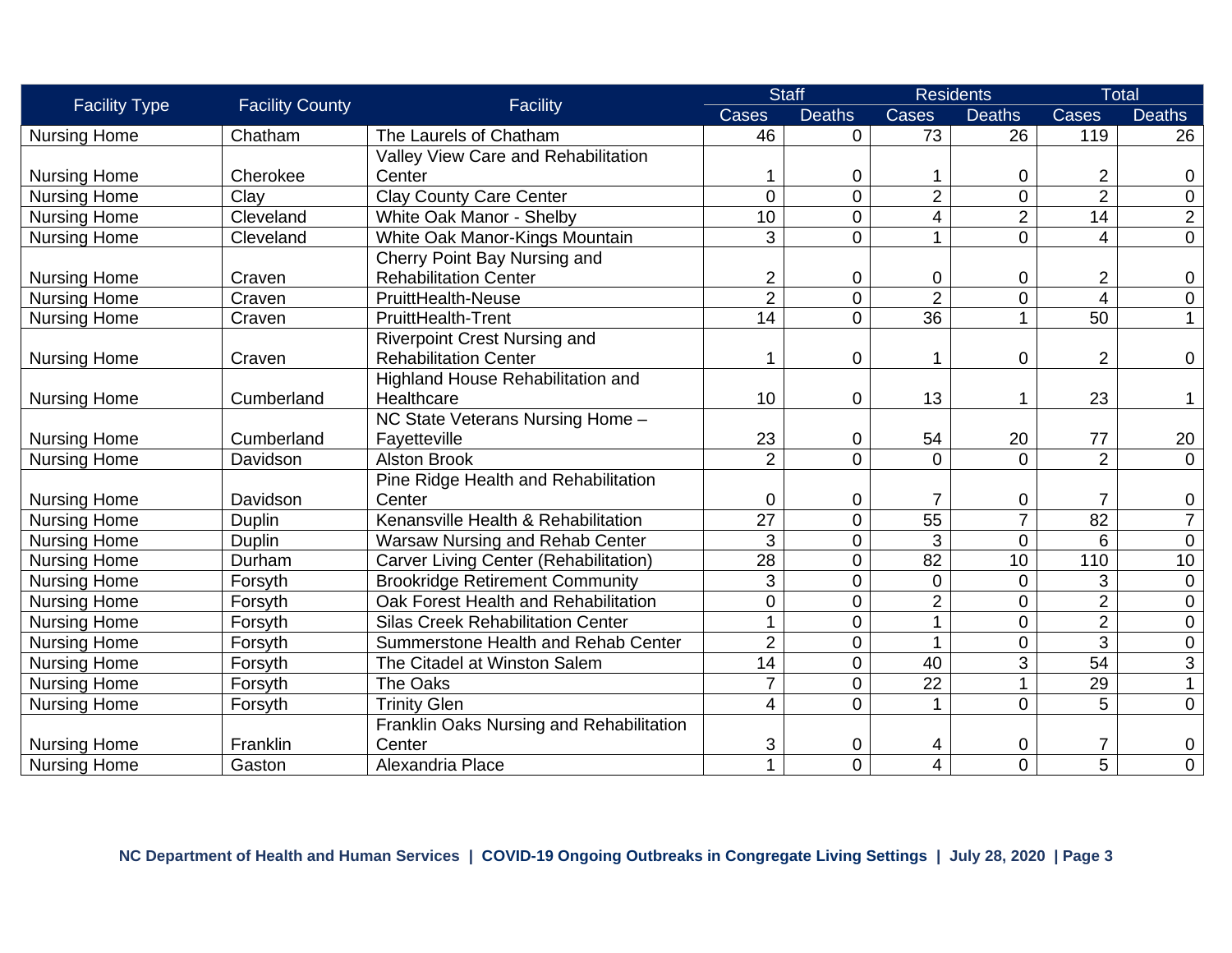| <b>Facility Type</b> | <b>Facility County</b> | Facility                                       | <b>Staff</b>    |                | <b>Residents</b> |                  | <b>Total</b>            |                 |
|----------------------|------------------------|------------------------------------------------|-----------------|----------------|------------------|------------------|-------------------------|-----------------|
|                      |                        |                                                | Cases           | <b>Deaths</b>  | Cases            | <b>Deaths</b>    | Cases                   | <b>Deaths</b>   |
|                      |                        | <b>Brian Center Health and</b>                 |                 |                |                  |                  |                         |                 |
| <b>Nursing Home</b>  | Gaston                 | Rehabilitation/Gastonia                        | 2               | $\mathbf 0$    | 15               | 0                | 17                      | 0               |
| <b>Nursing Home</b>  | Gaston                 | Carolina Care-Cherryville                      | 4               | $\overline{0}$ | $\overline{2}$   | $\overline{0}$   | 6                       | $\mathbf 0$     |
| <b>Nursing Home</b>  | Gaston                 | Peak Resources-Cherryville                     | $\overline{2}$  | $\overline{0}$ | $\overline{8}$   | $\overline{0}$   | 10                      | $\mathbf 0$     |
| <b>Nursing Home</b>  | Gaston                 | <b>Stanley Total Living Center Inc</b>         | $\overline{2}$  | $\overline{0}$ | $\overline{0}$   | 0                | $\overline{2}$          | $\mathbf 0$     |
|                      |                        | <b>Brantwood Nursing and Retirement</b>        |                 |                |                  |                  |                         |                 |
| <b>Nursing Home</b>  | Granville              | Center                                         | 4               | $\mathbf 0$    |                  | 0                | 5                       | 0               |
| <b>Nursing Home</b>  | Granville              | Universal Health Care/Oxford                   | 6               | $\overline{0}$ | 6                | $\overline{0}$   | $\overline{12}$         | $\pmb{0}$       |
| <b>Nursing Home</b>  | Guilford               | Adams Farm Living & Rehabilitation             | $\overline{2}$  | $\overline{0}$ | 6                | $\overline{2}$   | 8                       | $\overline{2}$  |
| <b>Nursing Home</b>  | Guilford               | <b>Blumenthal's Nursing and Rehabilitation</b> | $\overline{2}$  | 0              |                  | $\overline{0}$   | $\overline{3}$          | $\overline{0}$  |
| <b>Nursing Home</b>  | Guilford               | Camden Health and Rehabilitation               | 20              | $\overline{0}$ | 59               | 12               | 79                      | $\overline{12}$ |
| <b>Nursing Home</b>  | Guilford               | <b>Clapps Nursing Center</b>                   | 29              | 0              | 65               | $\overline{24}$  | 94                      | 24              |
| <b>Nursing Home</b>  | Guilford               | <b>Friends Home at Guilford</b>                | 8               | $\mathbf 0$    |                  | $\boldsymbol{0}$ | 9                       | $\mathbf 0$     |
| <b>Nursing Home</b>  | Guilford               | <b>Friends Homes West</b>                      | $\overline{2}$  | $\overline{0}$ |                  | $\overline{0}$   | $\overline{3}$          | $\mathbf 0$     |
|                      |                        | Maple Grove Health and Rehabilitation          |                 |                |                  |                  |                         |                 |
| <b>Nursing Home</b>  | Guilford               | Center                                         | 28              | $\mathbf 0$    | 84               | 20               | 112                     | 20              |
| <b>Nursing Home</b>  | Harnett                | <b>Emerald Health and Rehab Center</b>         | $\overline{2}$  | 0              |                  | 0                | 3                       | $\mathbf 0$     |
| <b>Nursing Home</b>  | Haywood                | <b>Silver Bluff Village</b>                    | $\overline{2}$  | $\overline{0}$ | $\overline{0}$   | $\overline{0}$   | $\overline{2}$          | $\overline{0}$  |
|                      |                        | Smoky Mountain Health and                      |                 |                |                  |                  |                         |                 |
| <b>Nursing Home</b>  | Haywood                | <b>Rehabilitation Center</b>                   |                 | $\overline{0}$ |                  | 0                | $\overline{2}$          | $\mathbf 0$     |
|                      |                        | Blue Ridge Health and Rehabilitation           |                 |                |                  |                  |                         |                 |
| <b>Nursing Home</b>  | Henderson              | Center                                         | 3               | $\mathbf 0$    | 9                | 0                | 12                      | 0               |
| <b>Nursing Home</b>  | Henderson              | Hendersonville Health and Rehabilitation       | $\overline{40}$ | $\mathbf 0$    | $\overline{58}$  | $\overline{0}$   | 98                      | $\pmb{0}$       |
| <b>Nursing Home</b>  | Henderson              | Life Care Center of Hendersonville             | $\overline{2}$  | $\overline{0}$ | $\Omega$         | 0                | $\overline{2}$          | $\mathbf 0$     |
| <b>Nursing Home</b>  | Henderson              | The Laurels of Hendersonville                  | $\overline{16}$ | $\overline{0}$ | 81               | $\overline{27}$  | $\overline{97}$         | $\overline{27}$ |
| <b>Nursing Home</b>  | Iredell                | Maple Leaf Health Care                         | 0               | 0              | $\overline{2}$   | 0                | $\overline{2}$          | $\overline{0}$  |
| <b>Nursing Home</b>  | Jackson                | <b>Skyland Care Center</b>                     | 5               | $\overline{0}$ | $\overline{0}$   | $\overline{0}$   | 5                       | $\mathbf 0$     |
| <b>Nursing Home</b>  | Johnston               | <b>Barbour Court</b>                           | 4               | $\mathbf 0$    | 0                | 0                | $\overline{\mathbf{4}}$ | $\mathbf 0$     |
| <b>Nursing Home</b>  | Johnston               | Smithfield Manor Nursing and Rehab             | $\overline{7}$  | 0              | $\mathbf 0$      | $\overline{0}$   | $\overline{7}$          | $\pmb{0}$       |
|                      |                        | Springbrook Rehabilitation and Nursing         |                 |                |                  |                  |                         |                 |
| <b>Nursing Home</b>  | Johnston               | Center                                         | 6               | $\mathbf 0$    |                  | 0                | 7                       | $\pmb{0}$       |
| <b>Nursing Home</b>  | Jones                  | <b>Brook Stone Living Center</b>               |                 | 0              | $\mathbf{1}$     | $\overline{0}$   | $\overline{2}$          | $\mathbf 0$     |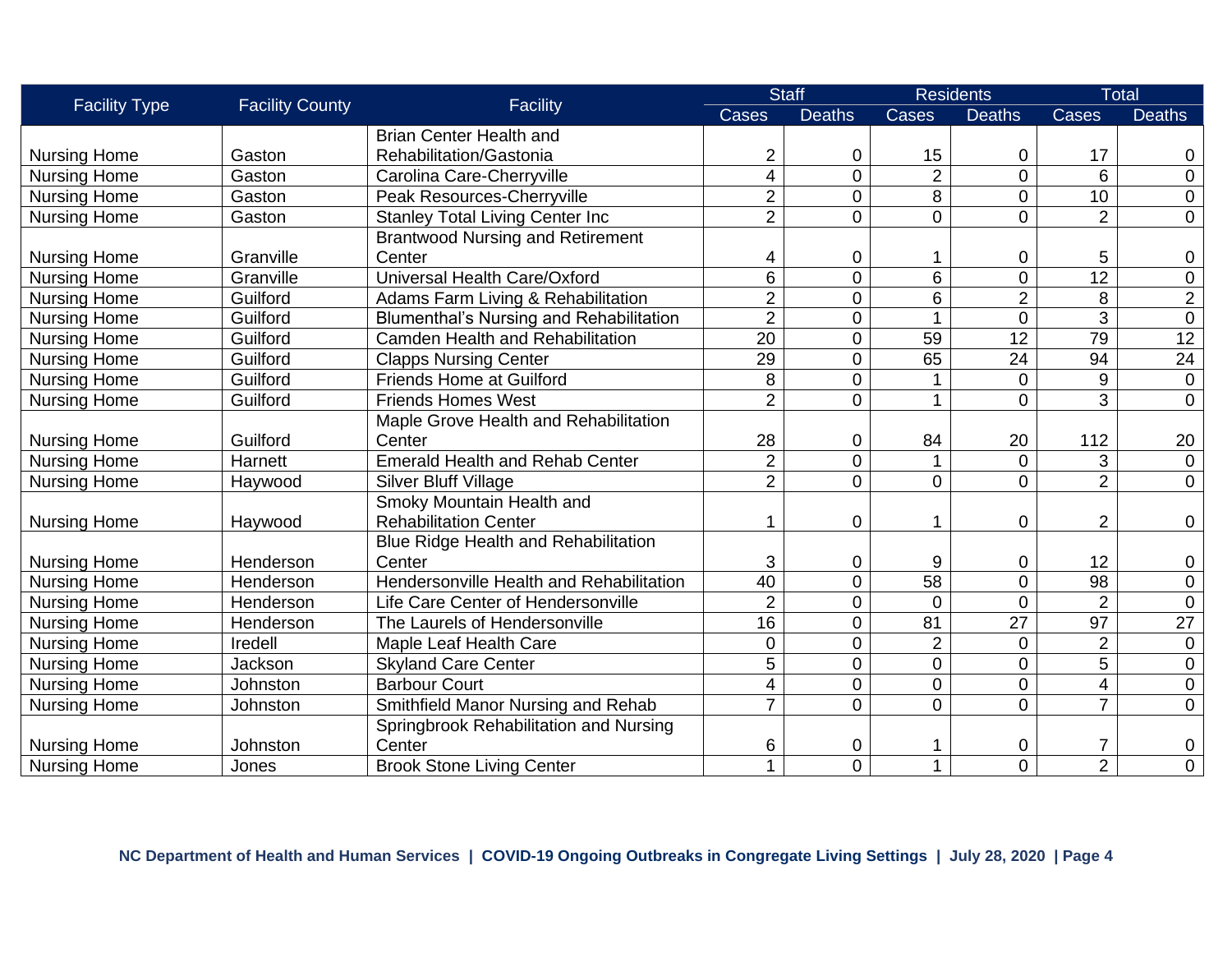| <b>Facility Type</b> | <b>Facility County</b> | Facility                                            | <b>Staff</b>   |                | <b>Residents</b> |                 | <b>Total</b>              |                 |
|----------------------|------------------------|-----------------------------------------------------|----------------|----------------|------------------|-----------------|---------------------------|-----------------|
|                      |                        |                                                     | <b>Cases</b>   | <b>Deaths</b>  | Cases            | <b>Deaths</b>   | Cases                     | <b>Deaths</b>   |
|                      |                        | Harmony Hall Nursing and Rehabilitation             |                |                |                  |                 |                           |                 |
| <b>Nursing Home</b>  | Lenoir                 | Center                                              |                | $\mathbf 0$    | 2                | 0               | 3                         | 0               |
|                      |                        | Cardinal Healthcare and Rehabilitation              |                |                |                  |                 |                           |                 |
| <b>Nursing Home</b>  | Lincoln                | Center                                              | 2              | 0              | 0                | 0               | $\overline{2}$            | 0               |
| <b>Nursing Home</b>  | Lincoln                | <b>Lincolnton Rehabilitation Center</b>             | 6              | 0              | 1                | $\overline{0}$  | $\overline{7}$            | $\mathbf 0$     |
|                      |                        | Macon Valley Nursing and Rehabilitation             |                |                |                  |                 |                           |                 |
| <b>Nursing Home</b>  | Macon                  | Center                                              | 3              | $\mathbf 0$    | 0                | 0               | $\ensuremath{\mathsf{3}}$ | 0               |
| <b>Nursing Home</b>  | McDowell               | Deer Park Health and Rehab                          | 4              | $\mathbf 0$    |                  | $\mathbf 0$     | 5                         | $\mathbf 0$     |
| <b>Nursing Home</b>  | Mecklenburg            | <b>Accordius Health at Charlotte</b>                | 8              | $\overline{0}$ | 23               | 3               | $\overline{31}$           | $\mathfrak{S}$  |
| <b>Nursing Home</b>  | Mecklenburg            | Accordius Health at Midwood                         | $\overline{2}$ | $\mathbf 0$    | $\overline{0}$   | $\mathsf 0$     | $\overline{2}$            | $\overline{0}$  |
| <b>Nursing Home</b>  | Mecklenburg            | Asbury Health and Rehabilitation Center             | 19             | 0              | 10               | $\overline{2}$  | 29                        | $\overline{2}$  |
| <b>Nursing Home</b>  | Mecklenburg            | <b>Charlotte Health &amp; Rehabilitation Center</b> | 5              | $\overline{0}$ | $\overline{2}$   | $\overline{0}$  | $\overline{7}$            | $\mathbf 0$     |
|                      |                        | <b>Clear Creek Nursing &amp; Rehabilitation</b>     |                |                |                  |                 |                           |                 |
| <b>Nursing Home</b>  | Mecklenburg            | Center                                              | $\overline{2}$ | $\mathbf 0$    | 0                | 0               | $\overline{2}$            | 0               |
|                      |                        | Hunter Woods Nursing and Rehabilitation             |                |                |                  |                 |                           |                 |
| <b>Nursing Home</b>  | Mecklenburg            | Center                                              | 17             | $\mathbf 0$    | 52               | 4               | 69                        | $\overline{4}$  |
|                      |                        | Huntersville Health and Rehabilitation              |                |                |                  |                 |                           |                 |
| <b>Nursing Home</b>  | Mecklenburg            | Center                                              | $\overline{2}$ | 0              | 4                | 1               | 6                         | $\mathbf{1}$    |
|                      |                        | Mecklenburg Health & Rehabilitation                 |                |                |                  |                 |                           |                 |
| <b>Nursing Home</b>  | Mecklenburg            | Center                                              | 22             | $\mathbf 0$    | 38               | 2               | 60                        | $\overline{2}$  |
|                      |                        | Olde Knox Commons at The Villages of                |                |                |                  |                 |                           |                 |
| <b>Nursing Home</b>  | Mecklenburg            | Mecklenburg                                         | 3              | $\mathbf 0$    | 0                | $\overline{0}$  | $\sqrt{3}$                | $\mathbf 0$     |
| <b>Nursing Home</b>  | Mecklenburg            | Peak Resources - Charlotte                          | 49             | $\mathbf 0$    | 86               | $\overline{23}$ | 135                       | $\overline{23}$ |
| <b>Nursing Home</b>  | Mecklenburg            | Royal Park Rehabilitation & Health Center           | 20             | $\mathbf 0$    | 73               | 11              | 93                        | 11              |
| <b>Nursing Home</b>  | Mecklenburg            | Sardis Oaks                                         | 3              | 0              | $\overline{0}$   | 0               | 3                         | $\mathbf 0$     |
| <b>Nursing Home</b>  | Mecklenburg            | <b>Sharon Towers</b>                                | 8              | 0              | $\overline{15}$  | 4               | 23                        | 4               |
| <b>Nursing Home</b>  | Mecklenburg            | Southminster                                        | 18             | $\Omega$       | $\overline{12}$  | $\overline{7}$  | 30                        | $\overline{7}$  |
|                      |                        | University Place Nursing and                        |                |                |                  |                 |                           |                 |
| <b>Nursing Home</b>  | Mecklenburg            | <b>Rehabilitation Center</b>                        | 5              | $\mathbf 0$    | 0                | 0               | 5                         | 0               |
| <b>Nursing Home</b>  | Mecklenburg            | White Oak Manor - Charlotte                         | 4              | $\overline{0}$ | $\overline{7}$   | $\overline{0}$  | 11                        | $\mathbf 0$     |
|                      |                        | <b>Brian Center Health and</b>                      |                |                |                  |                 |                           |                 |
| <b>Nursing Home</b>  | Mitchell               | <b>Rehabilitation/Spruce Pine</b>                   | 3              | 0              |                  | 0               | 4                         | 0               |
| <b>Nursing Home</b>  | Montgomery             | <b>Autumn Care of Biscoe</b>                        | 6              | $\overline{0}$ | 6                | $\mathbf{1}$    | $\overline{12}$           | $\mathbf{1}$    |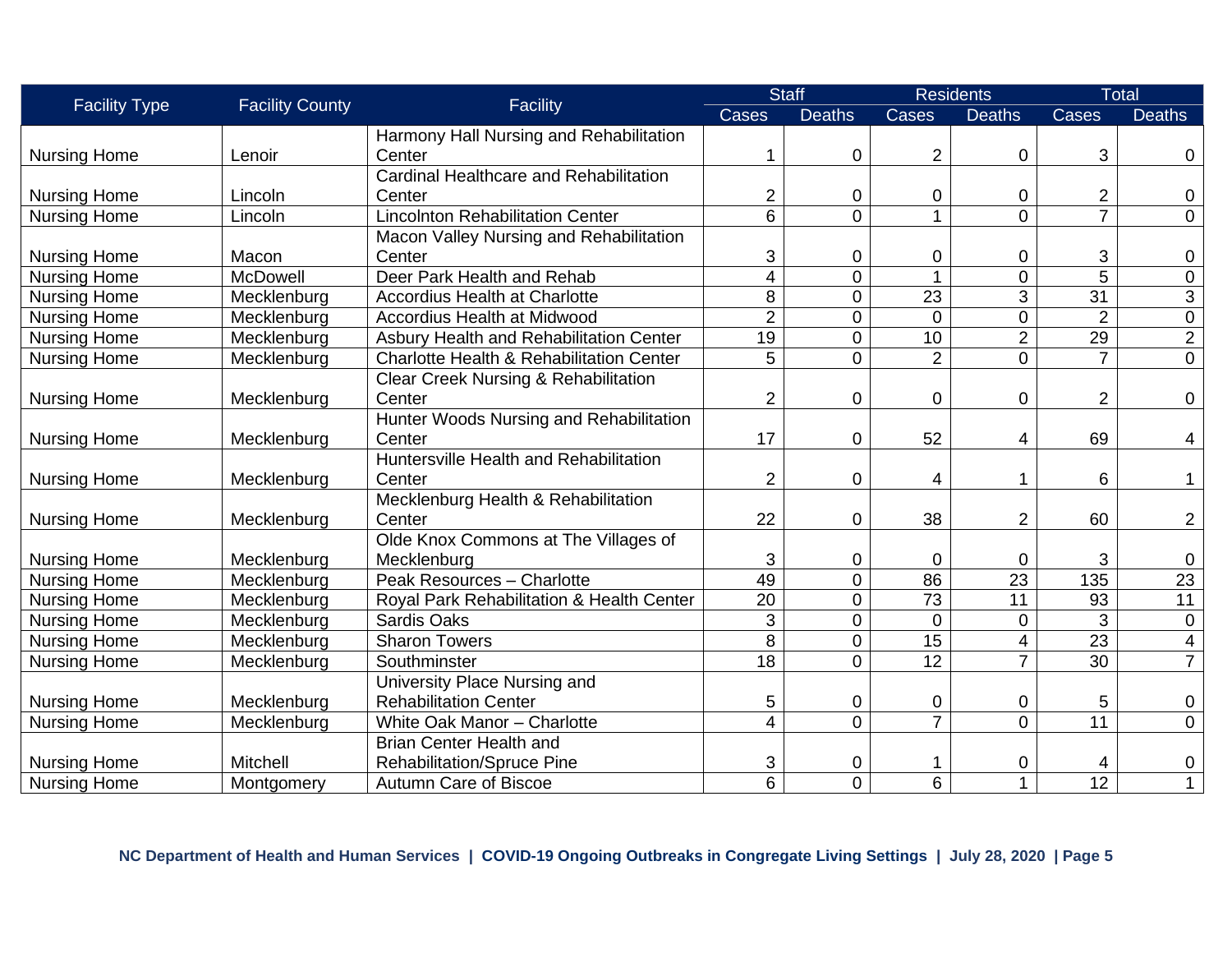| <b>Facility Type</b> | <b>Facility County</b> | Facility                                    |                 | <b>Staff</b>   | <b>Residents</b>        |                 | <b>Total</b>    |                 |
|----------------------|------------------------|---------------------------------------------|-----------------|----------------|-------------------------|-----------------|-----------------|-----------------|
|                      |                        |                                             | Cases           | <b>Deaths</b>  | Cases                   | <b>Deaths</b>   | Cases           | <b>Deaths</b>   |
| <b>Nursing Home</b>  | Moore                  | Accordius Health at Aberdeen                | 3               | $\mathbf 0$    | 0                       | 0               | 3               | 0               |
| <b>Nursing Home</b>  | New Hanover            | Accordius Health at Wilmington              | $\overline{2}$  | $\overline{0}$ | $\overline{0}$          | $\overline{0}$  | $\overline{2}$  | $\mathbf 0$     |
| <b>Nursing Home</b>  | New Hanover            | Azalea Health and Rehab Center              | $\mathbf 1$     | $\mathbf 0$    | $\overline{2}$          | $\mathbf 0$     | 3               | $\mathbf 0$     |
| <b>Nursing Home</b>  | New Hanover            | <b>Cypress Pointe Rehabilitation Center</b> | $\overline{2}$  | $\Omega$       | $\overline{0}$          | 0               | $\overline{2}$  | $\mathbf 0$     |
| <b>Nursing Home</b>  | New Hanover            | Davis Health Care Center                    | 16              | $\Omega$       | 10                      | 0               | $\overline{26}$ | $\pmb{0}$       |
| <b>Nursing Home</b>  | New Hanover            | <b>Liberty Commons</b>                      | $\overline{11}$ | $\Omega$       | 6                       | $\overline{0}$  | 17              | $\overline{0}$  |
|                      |                        | NorthChase Nursing and Rehabilitation       |                 |                |                         |                 |                 |                 |
| <b>Nursing Home</b>  | New Hanover            | Center                                      | 6               | $\overline{0}$ | 0                       | $\mathbf 0$     | 6               | $\mathbf 0$     |
|                      |                        | Carolina Rivers Nursing and                 |                 |                |                         |                 |                 |                 |
| <b>Nursing Home</b>  | Onslow                 | <b>Rehabilitation Center</b>                |                 | $\Omega$       |                         | 0               | $\overline{2}$  | $\mathbf 0$     |
| <b>Nursing Home</b>  | Orange                 | Peak Resources - Brookshire                 | 1               | $\overline{0}$ |                         | $\mathbf 0$     | $\overline{2}$  | $\mathbf 0$     |
| <b>Nursing Home</b>  | Orange                 | <b>Signature HealthCARE</b>                 | $\overline{21}$ | $\Omega$       | 63                      | $\overline{20}$ | 84              | $\overline{20}$ |
|                      |                        | Ayden Court Nursing and Rehabilitation      |                 |                |                         |                 |                 |                 |
| <b>Nursing Home</b>  | Pitt                   | Center                                      |                 | 0              | 3                       | 0               | 4               | $\mathbf 0$     |
| <b>Nursing Home</b>  | Pitt                   | <b>East Carolina Rehab and Wellness</b>     | 18              | $\overline{0}$ | $\overline{42}$         | 6               | 60              | 6               |
| <b>Nursing Home</b>  | Polk                   | Autumn Care of Saluda                       | $\overline{2}$  | $\overline{0}$ | $\mathbf 0$             | 0               | $\overline{2}$  | $\mathbf 0$     |
| <b>Nursing Home</b>  | Polk                   | White Oak Manor Tryon                       | 3               | $\Omega$       | $\overline{0}$          | $\overline{0}$  | 3               | $\mathbf 0$     |
|                      |                        | Alpine Health and Rehabilitation of         |                 |                |                         |                 |                 |                 |
| <b>Nursing Home</b>  | Randolph               | Asheboro                                    | 8               | 0              | $\overline{\mathbf{c}}$ | 0               | 10              | $\mathbf 0$     |
| <b>Nursing Home</b>  | Randolph               | Clapp's Convalescent Nursing Home Inc       | $\overline{4}$  | $\overline{0}$ | $\overline{2}$          | $\mathbf 0$     | 6               | $\pmb{0}$       |
| <b>Nursing Home</b>  | Randolph               | <b>Woodland Hill Center</b>                 | $\overline{16}$ | $\Omega$       | 40                      | 6               | 56              | $6\phantom{a}$  |
| <b>Nursing Home</b>  | Richmond               | PruittHealth-Rockingham                     | 3               | $\overline{0}$ | $\overline{0}$          | $\overline{0}$  | 3               | $\mathbf 0$     |
|                      |                        | <b>Richmond Pines Healthcare and</b>        |                 |                |                         |                 |                 |                 |
| <b>Nursing Home</b>  | Richmond               | <b>Rehabilitation Center</b>                | 5               | 0              | 0                       | 0               | 5               | $\overline{0}$  |
|                      |                        | WoodHaven Nursing, Alzheimer's and          |                 |                |                         |                 |                 |                 |
|                      |                        | Rehabilitation Care Center affiliated with  |                 |                |                         |                 |                 |                 |
| <b>Nursing Home</b>  | Robeson                | Southeastern Regional Medical Center        | 9               | $\mathbf 0$    | 27                      | 5               | 36              | 5               |
| <b>Nursing Home</b>  | Rowan                  | NC State Veterans Home - Salisbury          | $\overline{18}$ | $\overline{0}$ | 37                      | $\overline{15}$ | 55              | 15              |
|                      |                        | VA Medical Center Community Living          |                 |                |                         |                 |                 |                 |
| <b>Nursing Home</b>  | Rowan                  | Center                                      | 10              | 0              | 0                       | 0               | 10              | $\mathbf 0$     |
| <b>Nursing Home</b>  | Rutherford             | <b>Accordius Health at Rutherford</b>       | 5               | $\overline{0}$ | $\overline{2}$          | $\mathbf 0$     | $\overline{7}$  | $\mathbf 0$     |
| <b>Nursing Home</b>  | Sampson                | <b>Mary Gran Nursing Center</b>             | 5               | $\overline{0}$ |                         | 0               | 6               | $\mathbf 0$     |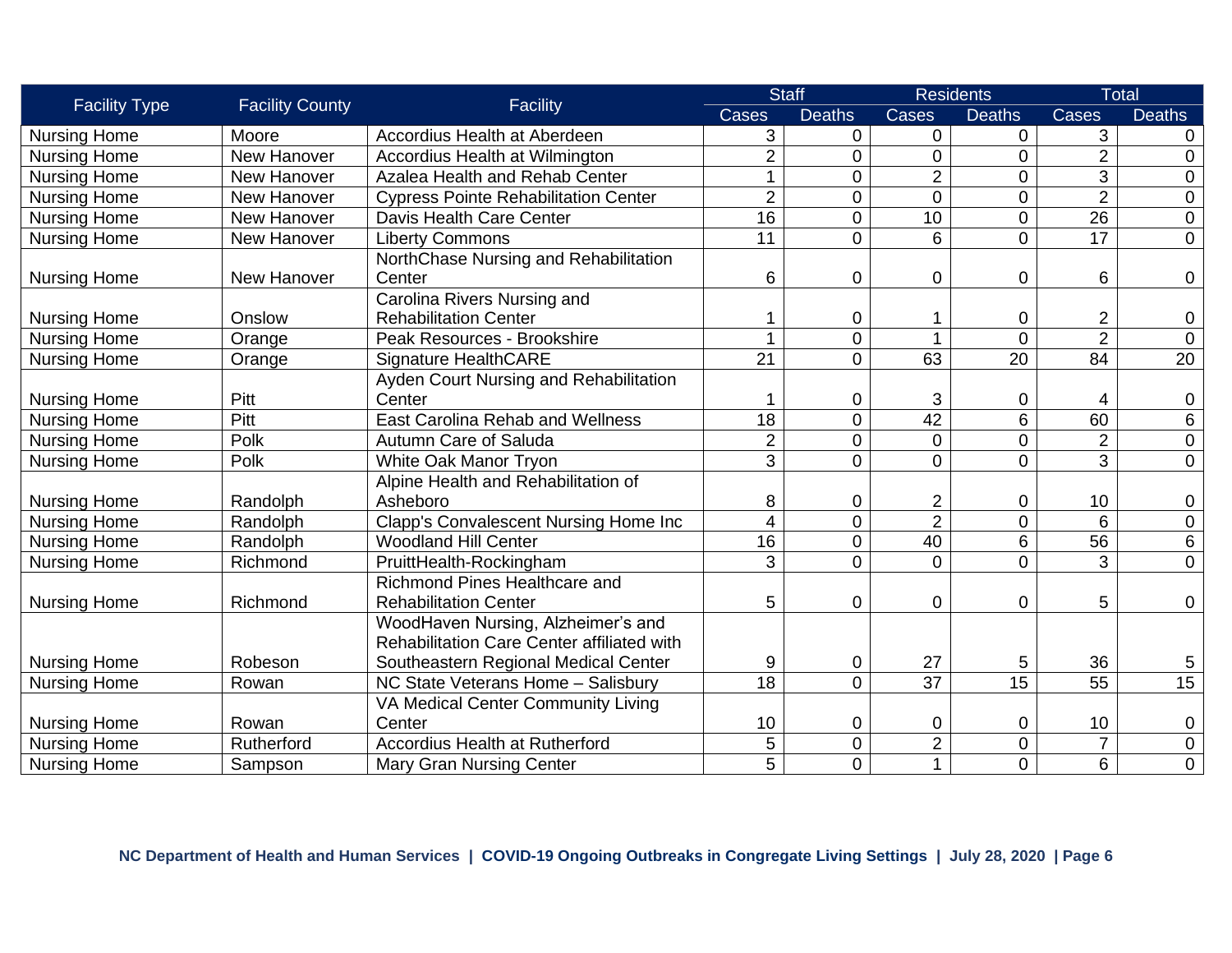| <b>Facility Type</b> | <b>Facility County</b> | Facility                                       |                 | <b>Staff</b>   |                 | <b>Residents</b> |                          | <b>Total</b>    |
|----------------------|------------------------|------------------------------------------------|-----------------|----------------|-----------------|------------------|--------------------------|-----------------|
|                      |                        |                                                | Cases           | <b>Deaths</b>  | Cases           | <b>Deaths</b>    | Cases                    | <b>Deaths</b>   |
|                      |                        | Bethany Woods Nursing and                      |                 |                |                 |                  |                          |                 |
| <b>Nursing Home</b>  | Stanly                 | <b>Rehabilitation Center</b>                   | 3               | $\mathbf 0$    | 4               | 0                | $\overline{7}$           | 0               |
| <b>Nursing Home</b>  | Stanly                 | <b>Forrest Oakes Healthcare Center</b>         | $\overline{2}$  | $\mathbf 0$    | 0               | 0                | $\overline{2}$           | $\overline{0}$  |
| <b>Nursing Home</b>  | Stanly                 | <b>Stanly Manor</b>                            | 3               | $\mathbf 0$    | 1               | $\mathbf 0$      | $\overline{\mathcal{A}}$ | $\mathbf 0$     |
| <b>Nursing Home</b>  | Stanly                 | <b>Trinity Place</b>                           | 6               | $\mathbf 0$    | 6               | $\mathbf 0$      | $\overline{12}$          | $\mathbf 0$     |
| <b>Nursing Home</b>  | Surry                  | <b>Pruitt Health-Elkin</b>                     | 11              | $\overline{0}$ | 14              | $\overline{2}$   | 25                       | $\overline{c}$  |
| <b>Nursing Home</b>  | Transylvania           | The Oaks-Brevard                               | $\overline{2}$  | $\overline{0}$ | $\overline{0}$  | 0                | $\overline{2}$           | $\overline{0}$  |
| <b>Nursing Home</b>  | Union                  | <b>Monroe Rehabilitation Center</b>            | $\overline{2}$  | $\overline{0}$ | $\overline{0}$  | $\overline{0}$   | $\overline{2}$           | $\mathbf 0$     |
|                      |                        | Kerr Lake Nursing and Rehabilitation           |                 |                |                 |                  |                          |                 |
| <b>Nursing Home</b>  | Vance                  | Center                                         | 30              | $\mathbf 0$    | 48              | 11               | 78                       | 11              |
| <b>Nursing Home</b>  | Vance                  | Senior Citizen's Home Inc.                     | 6               | $\overline{0}$ | $\overline{17}$ | $\overline{2}$   | 23                       | $\overline{2}$  |
| <b>Nursing Home</b>  | Wake                   | <b>Bellarose Nursing and Rehab</b>             | 3               | $\overline{0}$ | $\overline{0}$  | 0                | 3                        | $\overline{0}$  |
| <b>Nursing Home</b>  | Wake                   | Capital Nursing and Rehabilitation Center      | 9               | $\overline{0}$ | 43              | $\overline{4}$   | $\overline{52}$          | 4               |
| <b>Nursing Home</b>  | Wake                   | Cary Health and Rehabilitation Center          | $\overline{2}$  | $\overline{0}$ |                 | $\overline{0}$   | $\overline{3}$           | $\overline{0}$  |
|                      |                        | Dan E and Mary Louise Stewart Health           |                 |                |                 |                  |                          |                 |
| <b>Nursing Home</b>  | Wake                   | Center                                         | 7               | $\mathbf 0$    | 22              | $\mathbf 0$      | 29                       | $\mathbf 0$     |
| <b>Nursing Home</b>  | Wake                   | Hillside Nursing Center of Wake Forest         | 10              | $\overline{0}$ | 63              | 3                | 73                       | $\overline{3}$  |
|                      |                        | Litchford Falls Healthcare and                 |                 |                |                 |                  |                          |                 |
| <b>Nursing Home</b>  | Wake                   | <b>Rehabilitation Center</b>                   | 13              | $\mathbf 0$    | 41              |                  | 54                       |                 |
| <b>Nursing Home</b>  | Wake                   | PruittHealth-Raleigh                           | 3               | $\mathbf 0$    | $\mathbf 0$     | $\overline{0}$   | 3                        | $\pmb{0}$       |
| <b>Nursing Home</b>  | Wake                   | <b>Raleigh Rehabilitation Center</b>           | 3               | $\overline{0}$ | $\overline{0}$  | $\mathbf 0$      | $\overline{3}$           | $\mathbf 0$     |
| <b>Nursing Home</b>  | Wake                   | <b>Sunnybrook Rehabilitation Center</b>        | 14              | $\mathbf 0$    | 34              | 6                | 48                       | 6               |
| <b>Nursing Home</b>  | Wake                   | The Laurels of Forest Glenn                    | 17              | $\overline{0}$ | 58              | $\overline{2}$   | 75                       | $\overline{2}$  |
| <b>Nursing Home</b>  | Wake                   | The Oaks at Whitaker Glen-Mayview              | $\overline{2}$  | $\overline{0}$ | $\overline{0}$  | $\mathbf 0$      | $\overline{2}$           | $\overline{0}$  |
| <b>Nursing Home</b>  | Wake                   | <b>Tower Nursing and Rehabilitation Center</b> | 11              | $\overline{0}$ | 33              | $\overline{2}$   | 44                       | $\overline{2}$  |
|                      |                        | <b>UNC Rex Rehabilitation and Nursing</b>      |                 |                |                 |                  |                          |                 |
| <b>Nursing Home</b>  | Wake                   | Care Center of Raleigh                         | 10              | $\mathbf 0$    | 10              | 1                | 20                       | 1               |
| <b>Nursing Home</b>  | Wake                   | Universal Health Care/Fuquay-Varina            | 3               | $\overline{0}$ | 6               | $\overline{0}$   | 9                        | $\mathbf 0$     |
| <b>Nursing Home</b>  | Wake                   | Universal Health Care/North Raleigh            | $\overline{2}$  | $\mathbf 0$    | $\overline{2}$  | $\mathbf 0$      | $\overline{\mathbf{4}}$  | $\overline{0}$  |
| <b>Nursing Home</b>  | Wake                   | Wellington Rehabilitation and Healthcare       | $\overline{41}$ | $\overline{0}$ | $\overline{40}$ | 14               | 81                       | $\overline{14}$ |
|                      |                        | <b>Windsor Point Continuing Care</b>           |                 |                |                 |                  |                          |                 |
| <b>Nursing Home</b>  | Wake                   | <b>Retirement Community</b>                    | 6               | 0              | 37              | 5                | 43                       | 5               |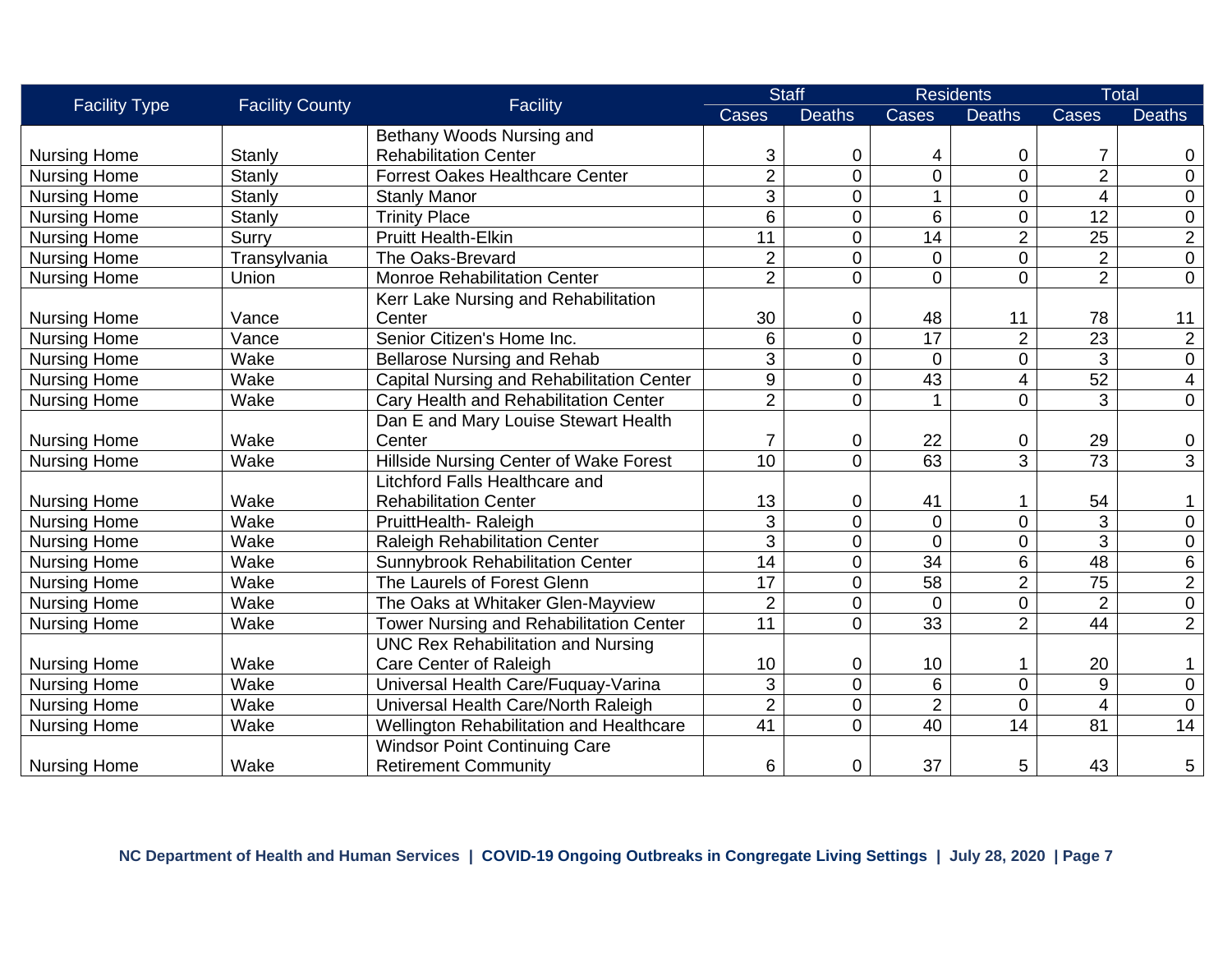| <b>Facility Type</b>             | <b>Facility County</b> | Facility                                      |                 | <b>Staff</b>   |                 | <b>Residents</b> |                 | <b>Total</b>   |
|----------------------------------|------------------------|-----------------------------------------------|-----------------|----------------|-----------------|------------------|-----------------|----------------|
|                                  |                        |                                               | <b>Cases</b>    | <b>Deaths</b>  | <b>Cases</b>    | <b>Deaths</b>    | Cases           | <b>Deaths</b>  |
|                                  |                        | Roanoke Landing Nursing and                   |                 |                |                 |                  |                 |                |
| <b>Nursing Home</b>              | Washington             | <b>Rehabilitation Center</b>                  | 4               | $\mathbf 0$    | 0               | 0                | 4               | 0              |
| <b>Nursing Home</b>              | Wayne                  | <b>Mount Olive Center</b>                     | $\overline{3}$  | $\mathbf 0$    | $\overline{13}$ | $\overline{3}$   | $\overline{16}$ | $\mathfrak{B}$ |
| <b>Nursing Home</b>              | Wayne                  | <b>O'Berry Neuro-Medical Treatment Center</b> | 24              | $\Omega$       | 15              | $\overline{0}$   | 39              | $\overline{0}$ |
|                                  |                        | Westwood Hills Nursing and                    |                 |                |                 |                  |                 |                |
| <b>Nursing Home</b>              | Wilkes                 | <b>Rehabilitation Center</b>                  | 5               | $\mathbf 0$    | 13              | 0                | 18              | $\mathbf 0$    |
|                                  |                        | LongLeaf Neuro-Medical Treatment              |                 |                |                 |                  |                 |                |
| <b>Nursing Home</b>              | Wilson                 | Center                                        | 33              | $\mathbf 0$    | 30              | 3                | 63              | $\mathfrak{S}$ |
| <b>Nursing Home</b>              | Wilson                 | WilMed Nursing and Rehabilitation             | $\overline{27}$ | $\overline{0}$ | $\overline{32}$ | $\overline{5}$   | $\overline{59}$ | $\overline{5}$ |
|                                  |                        | Wilson Pines Nursing and Rehabilitation       |                 |                |                 |                  |                 |                |
| <b>Nursing Home</b>              | Wilson                 | Center                                        |                 | $\mathbf 0$    | 3               | 0                | 4               | $\mathbf 0$    |
| <b>Residential Care Facility</b> | <b>Brunswick</b>       | Arbor Landing of Ocean Isle Beach             | 1               | $\overline{0}$ | $\overline{4}$  | $\overline{0}$   | $\overline{5}$  | $\mathbf 0$    |
| <b>Residential Care Facility</b> | <b>Brunswick</b>       | Carolina Dunes Behavioral Health              | 14              | $\mathbf 0$    | 4               | $\mathbf 0$      | 18              | $\mathbf 0$    |
| <b>Residential Care Facility</b> | <b>Buncombe</b>        | Harmony at Reynolds Mountain                  | 3               | $\overline{0}$ | 3               | 3                | 6               | 3              |
| <b>Residential Care Facility</b> | <b>Buncombe</b>        | Marjorie McCune Memorial Center               | $\overline{0}$  | $\overline{0}$ | $\overline{2}$  | $\overline{0}$   | $\overline{2}$  | $\mathbf 0$    |
|                                  |                        | Richard A. Wood, Jr. Assisted Living          |                 |                |                 |                  |                 |                |
| <b>Residential Care Facility</b> | <b>Buncombe</b>        | Center                                        | 3               | $\mathbf 0$    | 0               | 0                | 3               | $\mathbf 0$    |
| <b>Residential Care Facility</b> | <b>Burke</b>           | J Iverson Riddle Developmental Center         | 9               | $\overline{0}$ | $\overline{0}$  | $\mathbf 0$      | $\overline{9}$  | $\mathbf 0$    |
| <b>Residential Care Facility</b> | Cabarrus               | Morningside of Concord                        | $\overline{2}$  | $\mathbf 0$    | $\overline{0}$  | $\mathbf 0$      | $\overline{2}$  | $\mathbf 0$    |
| <b>Residential Care Facility</b> | Caldwell               | <b>Brockford Inn</b>                          | 21              | $\overline{0}$ | 44              | 3                | 65              | 3              |
| <b>Residential Care Facility</b> | Chatham                | Chatham Ridge Assisted Living                 | 9               | $\overline{0}$ | 8               | $\overline{2}$   | 17              | $\overline{2}$ |
| <b>Residential Care Facility</b> | Cumberland             | Harmony of Hope Mills                         | 5               | $\mathbf 0$    | 1               | $\mathbf 0$      | 6               | $\mathbf 0$    |
| <b>Residential Care Facility</b> | Davidson               | Spring Arbor of Thomasville                   | $\overline{2}$  | $\overline{0}$ | 1               | $\overline{0}$   | 3               | $\mathbf 0$    |
| <b>Residential Care Facility</b> | Duplin                 | DaySpring of Wallace                          | 4               | $\mathbf 0$    | 3               | $\mathbf 0$      | $\overline{7}$  | $\mathbf 0$    |
| <b>Residential Care Facility</b> | Duplin                 | <b>Wellington Park Assisted Living</b>        | 14              | $\pmb{0}$      | $\overline{25}$ | 1                | 39              | $\mathbf{1}$   |
| <b>Residential Care Facility</b> | Durham                 | <b>Brookdale Chapel Hill AL</b>               |                 | $\overline{0}$ |                 | $\overline{0}$   | $\overline{2}$  | $\mathbf 0$    |
| <b>Residential Care Facility</b> | Forsyth                | Danby Assisted Living Facility                | 4               | $\overline{0}$ | 10              | $\overline{0}$   | 14              | $\mathbf 0$    |
| <b>Residential Care Facility</b> | Forsyth                | <b>Trinity Elms</b>                           | 5               | $\mathbf 0$    | 1               | $\overline{0}$   | 6               | $\mathbf 0$    |
| <b>Residential Care Facility</b> | Gaston                 | <b>Elmcroft of Cramerton Assisted Living</b>  | $\overline{0}$  | $\mathbf 0$    | $\overline{c}$  | $\mathbf 0$      | $\overline{2}$  | $\mathbf 0$    |
| <b>Residential Care Facility</b> | Gaston                 | <b>Gaston County Holy Angels</b>              |                 | $\overline{0}$ | 1               | $\overline{0}$   | $\overline{2}$  | $\mathbf 0$    |
| <b>Residential Care Facility</b> | Granville              | <b>Granville House</b>                        |                 | $\mathbf 0$    | $\overline{7}$  | $\overline{0}$   | $\overline{8}$  | $\mathbf 0$    |
| <b>Residential Care Facility</b> | Granville              | Murdoch Developmental Center                  | 23              | $\mathbf 0$    | $\overline{7}$  | 0                | 30              | $\mathbf 0$    |
| <b>Residential Care Facility</b> | Guilford               | Abbotswood at Irving Park Assisted Living     | $\overline{2}$  | 0              | $\overline{2}$  | $\overline{0}$   | 4               | $\mathbf 0$    |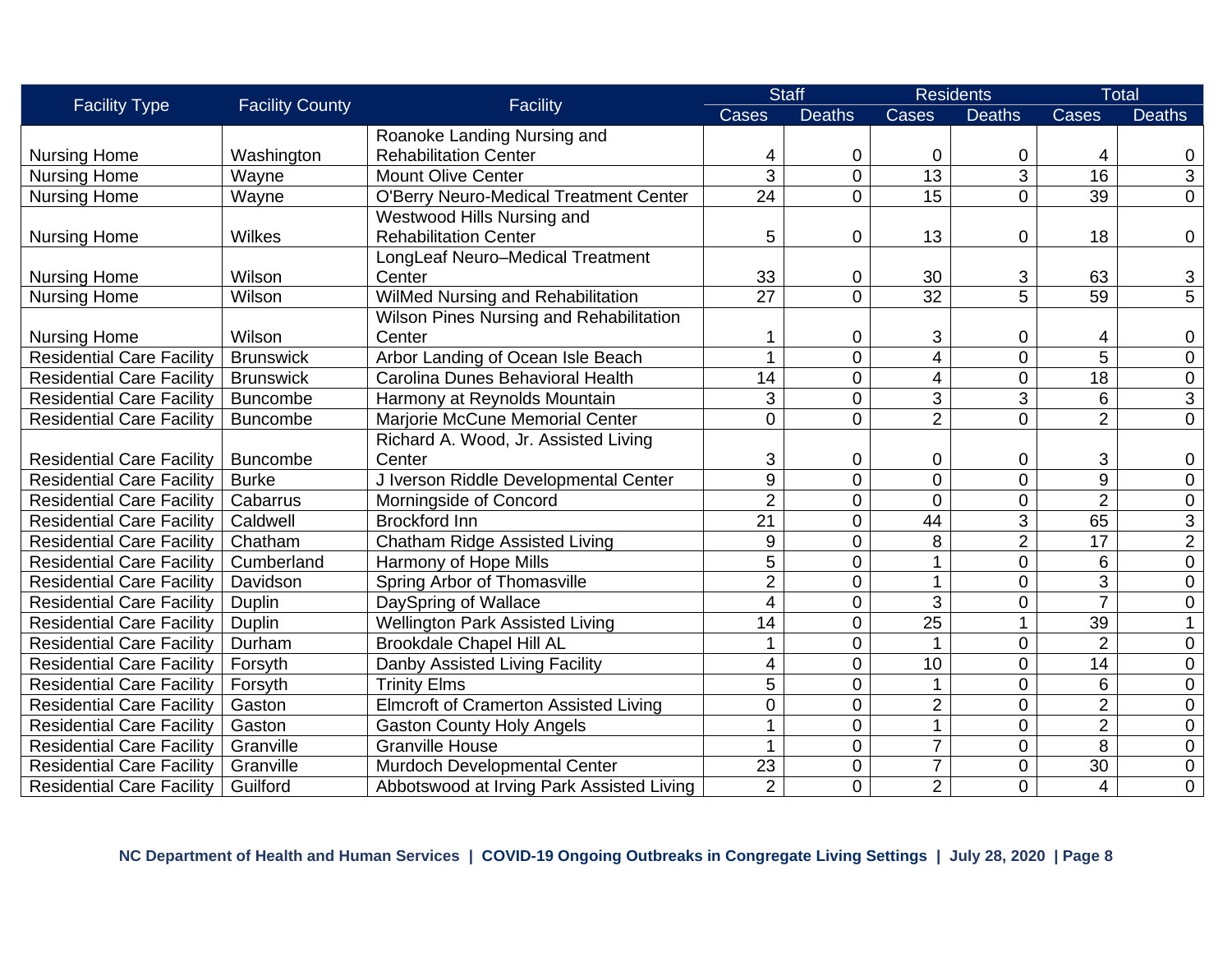| <b>Facility Type</b>             | <b>Facility County</b> | Facility                                    | <b>Staff</b>   |                | <b>Residents</b> |                | <b>Total</b>    |                          |
|----------------------------------|------------------------|---------------------------------------------|----------------|----------------|------------------|----------------|-----------------|--------------------------|
|                                  |                        |                                             | Cases          | <b>Deaths</b>  | <b>Cases</b>     | <b>Deaths</b>  | Cases           | <b>Deaths</b>            |
| <b>Residential Care Facility</b> | Guilford               | <b>Guilford House</b>                       | $\overline{2}$ | 0              | 11               | 4              | 13              | 4                        |
| <b>Residential Care Facility</b> | Guilford               | <b>Piedmont Christian Home</b>              | 18             | $\mathbf 1$    | 48               | 13             | 66              | 14                       |
| <b>Residential Care Facility</b> | Guilford               | <b>St. Gales Estates</b>                    | $\overline{0}$ | $\overline{0}$ | $\overline{2}$   | $\overline{0}$ | $\overline{2}$  | $\mathbf 0$              |
| <b>Residential Care Facility</b> | Harnett                | <b>Pinecrest Gardens</b>                    | $\overline{2}$ | $\mathbf 0$    | 1                | $\overline{0}$ | 3               | $\overline{0}$           |
| <b>Residential Care Facility</b> | Henderson              | Carolina Reserve of Hendersonville          | $\overline{2}$ | $\mathbf 0$    | $\overline{0}$   | 0              | $\overline{2}$  | $\overline{0}$           |
| <b>Residential Care Facility</b> | Hoke                   | <b>Open Arms Retirement Center</b>          | 3              | $\mathbf 0$    | $\mathbf 0$      | $\mathbf 0$    | 3               | $\mathbf 0$              |
| <b>Residential Care Facility</b> | Iredell                | <b>Brookdale Peachtree</b>                  | $\overline{2}$ | $\mathbf 0$    | $\overline{2}$   | $\overline{0}$ | 4               | $\mathbf 0$              |
| <b>Residential Care Facility</b> | Johnston               | <b>Gabriel Manor Assisted Living Center</b> | $\overline{2}$ | $\mathbf 0$    | $\overline{7}$   | $\mathbf 0$    | 9               | $\mathbf 0$              |
| <b>Residential Care Facility</b> | Lenoir                 | <b>Caswell Developmental Center</b>         | 30             | $\mathbf 0$    | 37               | $\overline{2}$ | 67              | $\overline{2}$           |
| <b>Residential Care Facility</b> | Lincoln                | <b>Heath House</b>                          | $\overline{0}$ | $\overline{0}$ | $\overline{2}$   | 0              | $\overline{2}$  | $\mathbf 0$              |
| <b>Residential Care Facility</b> | Lincoln                | The Addison of Lincolnton                   | 5              | $\overline{0}$ | 18               | $\overline{0}$ | 23              | $\overline{0}$           |
| <b>Residential Care Facility</b> | Mecklenburg            | <b>Brookdale South Charlotte</b>            | 4              | $\overline{0}$ | $\mathbf 0$      | $\overline{0}$ | 4               | $\mathbf 0$              |
| <b>Residential Care Facility</b> | Mecklenburg            | <b>Brookdale South Park</b>                 | 3              | $\overline{0}$ | $\overline{2}$   | $\overline{0}$ | $\overline{5}$  | $\mathbf 0$              |
| <b>Residential Care Facility</b> | Mecklenburg            | <b>Charlotte Square</b>                     | $\overline{2}$ | $\mathbf 0$    | 11               | 3              | $\overline{13}$ | 3                        |
| <b>Residential Care Facility</b> | Mecklenburg            | <b>Elmcroft of Little Avenue</b>            |                | $\overline{0}$ |                  | $\overline{0}$ | $\overline{2}$  | $\mathbf 0$              |
| <b>Residential Care Facility</b> | Mecklenburg            | Sunrise on Providence                       | 7              | $\Omega$       | 18               | $\overline{0}$ | 25              | $\mathbf 0$              |
|                                  |                        | <b>Williams Place Gracious Retirement</b>   |                |                |                  |                |                 |                          |
| <b>Residential Care Facility</b> | Mecklenburg            | Living                                      | 0              | $\mathbf 0$    |                  | 0              | $\overline{7}$  | $\boldsymbol{0}$         |
| <b>Residential Care Facility</b> | Moore                  | Seven Lakes Assisted Living                 | $\overline{5}$ | $\mathbf 0$    | $\overline{31}$  | 4              | 36              | $\overline{\mathcal{A}}$ |
| <b>Residential Care Facility</b> | New Hanover            | Morningside of Wilmington                   | 5              | 1              | 19               | $\mathbf{1}$   | 24              | $\overline{2}$           |
| <b>Residential Care Facility</b> | New Hanover            | <b>Skill Creation ICF MR</b>                | $\overline{2}$ | $\mathbf 0$    | $\mathbf 0$      | $\mathbf 0$    | $\overline{2}$  | $\mathbf 0$              |
| <b>Residential Care Facility</b> | New Hanover            | Spring Arbor of Wilmington                  | 3              | $\mathbf 0$    | $\overline{2}$   | $\overline{0}$ | $\overline{5}$  | $\boldsymbol{0}$         |
| <b>Residential Care Facility</b> | Orange                 | <b>The Stratford</b>                        |                | $\mathbf 0$    | $\overline{17}$  | $\overline{2}$ | $\overline{24}$ | $\overline{2}$           |
| <b>Residential Care Facility</b> | Polk                   | Laurelwoods                                 |                | $\overline{0}$ | $\overline{4}$   | $\overline{0}$ | 5               | $\mathbf 0$              |
| <b>Residential Care Facility</b> | Robeson                | <b>Greenbrier of Fairmont</b>               | 26             | $\overline{0}$ | 75               | 10             | 101             | 10                       |
| <b>Residential Care Facility</b> | Robeson                | <b>Red Springs Assisted Living</b>          | 6              | $\mathbf 0$    | 17               | $\mathbf{1}$   | 23              |                          |
| <b>Residential Care Facility</b> | Rowan                  | Elmcroft of Salisbury                       | $\overline{2}$ | $\mathbf 0$    | $\mathbf 0$      | $\overline{0}$ | $\overline{2}$  | $\mathbf 0$              |
| <b>Residential Care Facility</b> | Sampson                | Rolling Ridge Assisted Living               | $\overline{2}$ | $\overline{0}$ | $\overline{0}$   | $\overline{0}$ | $\overline{2}$  | $\pmb{0}$                |
| <b>Residential Care Facility</b> | Sampson                | The Magnolia                                | 8              | $\mathbf 0$    | 30               | $\mathbf{1}$   | 38              | 1                        |
| <b>Residential Care Facility</b> | Stanly                 | <b>Woodhaven Court</b>                      | 23             | $\mathbf 0$    | 18               | $\overline{2}$ | $\overline{41}$ | $\overline{2}$           |
| <b>Residential Care Facility</b> | Union                  | <b>Brookdale Memory Care</b>                |                | $\overline{0}$ | 1                | $\overline{0}$ | $\overline{2}$  | $\mathbf 0$              |
| <b>Residential Care Facility</b> | Wake                   | Addison of Knightdale                       | 1              | $\overline{0}$ | 1                | $\overline{0}$ | $\overline{2}$  | $\mathbf 0$              |
| <b>Residential Care Facility</b> | Wake                   | <b>Brookridge Assisted Living</b>           | $\overline{2}$ | $\overline{0}$ | 9                | $\overline{0}$ | 11              | $\mathbf 0$              |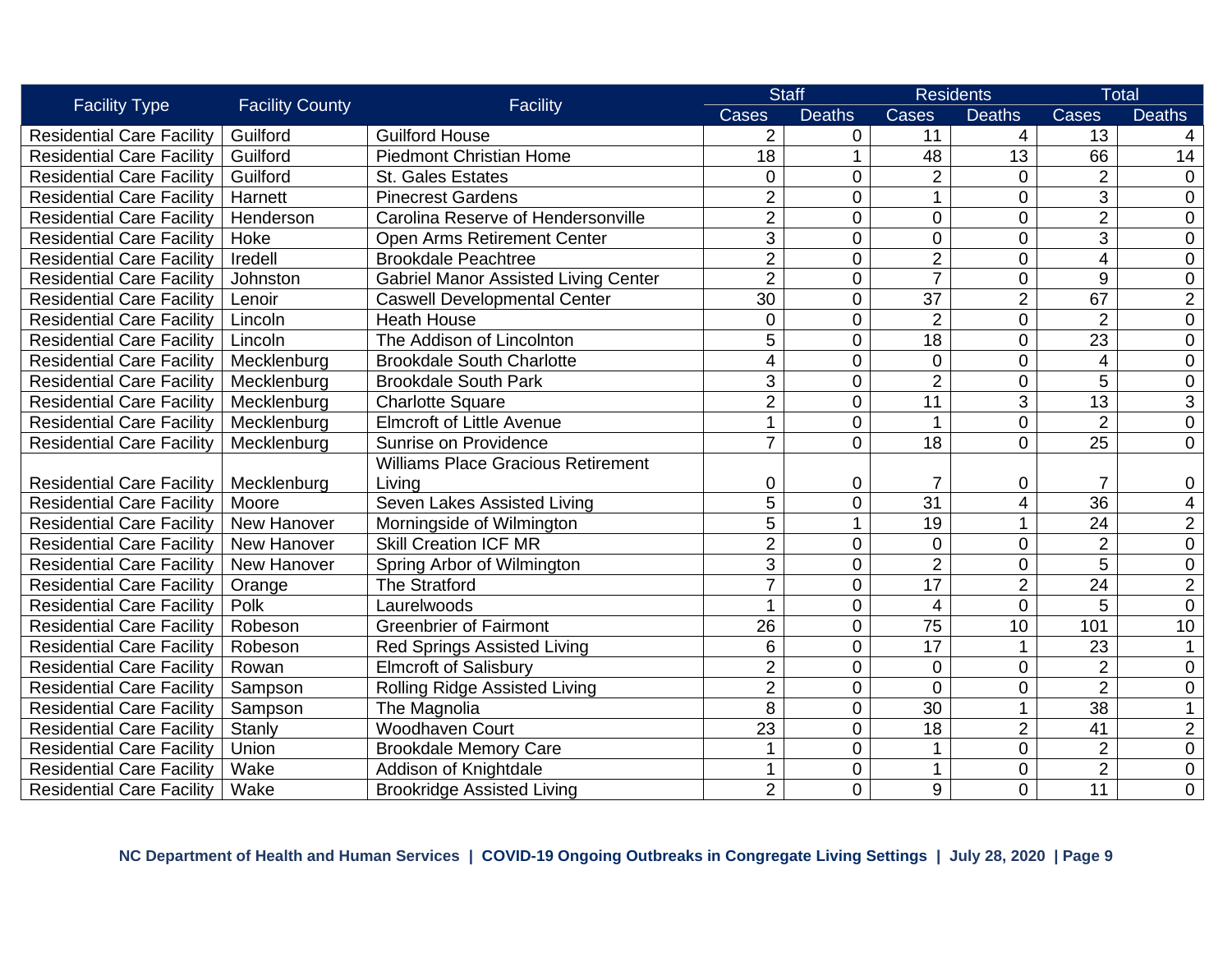| <b>Facility Type</b>             | <b>Facility County</b> |                                            |       | <b>Staff</b>  | <b>Residents</b> |               | <b>Total</b>   |               |
|----------------------------------|------------------------|--------------------------------------------|-------|---------------|------------------|---------------|----------------|---------------|
|                                  |                        | Facility                                   | Cases | <b>Deaths</b> | Cases            | <b>Deaths</b> | Cases          | <b>Deaths</b> |
| <b>Residential Care Facility</b> | Wake                   | <b>Elmcroft of Northridge</b>              |       |               |                  |               | 3              |               |
| <b>Residential Care Facility</b> | Wake                   | Sunrise at North Hills                     |       |               |                  |               | 3              |               |
| <b>Residential Care Facility</b> | Wake                   | The Covington                              | 3     |               | 32               |               | 35             | 0             |
| <b>Residential Care Facility</b> | Wake                   | <b>Wake Assisted Living</b>                |       |               |                  |               | 13             | 0             |
| <b>Residential Care Facility</b> | Wake                   | <b>Waltonwood Cary Parkway</b>             |       |               | 3                |               | 4              | 0             |
| <b>Residential Care Facility</b> | Wilson                 | <b>Wilson Assisted Living</b>              | 9     |               | 36               | 5             | 45             | 5             |
| <b>Residential Care Facility</b> | Wilson                 | <b>Wilson House</b>                        | 18    |               | 25               |               | 43             | 4             |
| <b>Correctional Facility</b>     | Cleveland              | <b>Cleveland County Detention Center</b>   |       |               |                  |               | $\overline{2}$ | 0             |
| <b>Correctional Facility</b>     | Cleveland              | <b>Cleveland County Jail Annex</b>         |       |               |                  |               | $\overline{2}$ | 0             |
| <b>Correctional Facility</b>     | Edgecombe              | <b>Edgecombe County Detention Center</b>   | 5     |               |                  |               | 5              | 0             |
| <b>Correctional Facility</b>     | Forsyth                | <b>Forsyth County Detention Center</b>     |       |               |                  |               | 11             | 0             |
| <b>Correctional Facility</b>     | Johnston               | <b>Johnston Correctional Institution</b>   |       |               | 3                |               | 5              | 0             |
| <b>Correctional Facility</b>     | Mecklenburg            | <b>Mecklenburg County Detention Center</b> |       |               | 47               |               | 47             | 0             |
| <b>Correctional Facility</b>     | Randolph               | <b>Randolph County Detention Center</b>    |       |               | 3                |               | 3              | 0             |
| <b>Correctional Facility</b>     | Stanly                 | <b>Stanly County Detention Center</b>      |       |               |                  |               | 4              | 0             |
| <b>Correctional Facility</b>     | Wayne                  | <b>Wayne County Detention Center</b>       |       |               | 12               |               | 13             | 0             |
| <b>Correctional Facility</b>     | Yancey                 | <b>Yancey County Detention Center</b>      | 8     |               |                  |               | 8              | 0             |

| Facility Type <sup>+</sup> | <b>Facility County</b> | <b>Address</b>                   | <b>Staff</b> |               | <b>Residents</b> |               | <b>Total</b> |               |
|----------------------------|------------------------|----------------------------------|--------------|---------------|------------------|---------------|--------------|---------------|
|                            |                        |                                  | Cases        | <b>Deaths</b> | <b>Cases</b>     | <b>Deaths</b> | Cases        | <b>Deaths</b> |
| Other                      | <b>Bladen</b>          | Moores Swamp Rd, Ivanhoe         |              |               | 51               |               | 54           | 0             |
| Other                      | Durham                 | Liberty St, Durham               |              |               |                  |               | 4            | 0             |
| Other                      | Franklin               | NC 39 Hwy S, Louisburg           |              |               |                  |               | 4            |               |
| Other                      | Franklin               | Stone Southerland Rd, Louisburg  |              |               |                  |               | 5            |               |
| Other                      | Greene                 | Ham Produce Rd, Snow Hill        |              |               | 31               |               | 31           |               |
| Other                      | Guilford               | N Centennial St, High Point      |              |               | 5                |               | 5            |               |
| Other                      | Hyde                   | US Hwy 264, Swan Quarter         |              |               | 18               |               | 19           | 0             |
| Other                      | Martin                 | Bennett Rd, Oak City             |              |               |                  |               | 11           |               |
| Other                      | Sampson                | Burch Road, Faison               | 52           |               |                  |               | 52           | 0             |
| Other                      | Sampson                | Mount Moriah Church Rd., Clinton |              |               | 10               |               | 10           | 0             |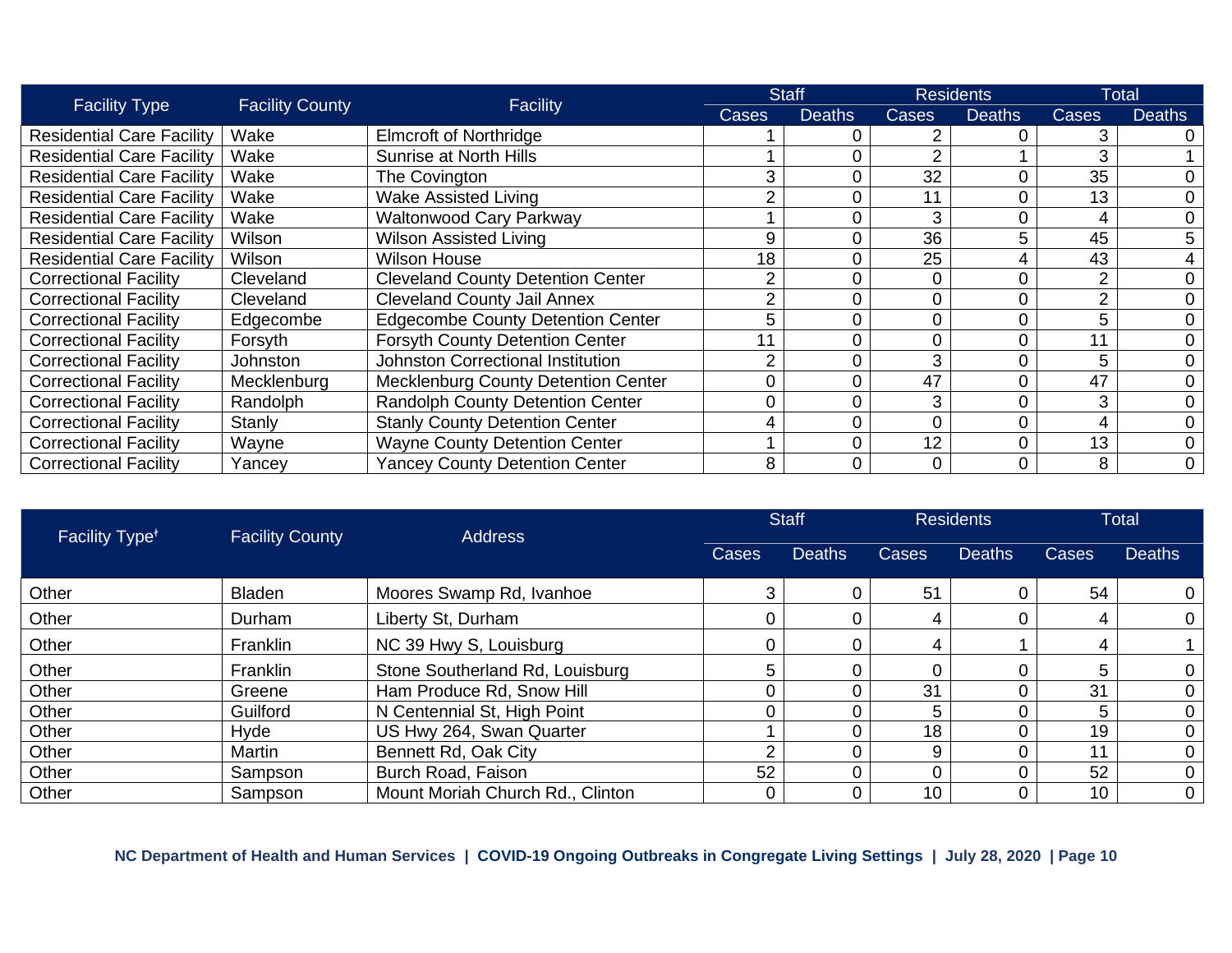| Other | Sampson | Timothy Rd, Dunn                 |        |         |      |  |
|-------|---------|----------------------------------|--------|---------|------|--|
| Other | Tyrrell | Road St., Columbia               | $\sim$ |         | 32   |  |
| Other | Wayne   | Cabin Creek Drive, Seven Springs |        |         | 14   |  |
| Other | Wilson  | NC HWY 58, Wilson                |        | n7<br>▵ | - 27 |  |

<sup>ꬷ</sup>This category includes homeless shelters and migrant worker housing, neither of which are licensed healthcare settings. There are no cases or evidence of COVID-19 transmission through food handling, packaging or processing.

|                                  |                        |                                               |                | <b>Staff</b>   |                | <b>Residents</b> |                | <b>Total</b>        |
|----------------------------------|------------------------|-----------------------------------------------|----------------|----------------|----------------|------------------|----------------|---------------------|
| Previous Outbreaks*              | <b>Facility County</b> | Facility                                      | Cases          | <b>Deaths</b>  | Cases          | <b>Deaths</b>    | Cases          | <b>Deaths</b>       |
|                                  |                        | Croatan Ridge Nursing and Rehabilitation      |                |                |                |                  |                |                     |
| <b>Nursing Home</b>              | Carteret               | Center                                        | $\overline{2}$ | 0              | $\circ$        | $\overline{0}$   |                | $\mathbf 0$         |
|                                  |                        | Chowan River Nursing and Rehabilitation       |                |                |                |                  |                |                     |
| <b>Nursing Home</b>              | Chowan                 | Center                                        |                | 0              |                | $\Omega$         |                | $\circ$             |
| <b>Nursing Home</b>              | Edgecombe              | <b>Edgecombe Health and Rehabilitation</b>    |                | 0              |                | $\Omega$         | $\overline{2}$ | $\overline{0}$      |
|                                  |                        | Greendale Forest Nursing and                  |                |                |                |                  |                |                     |
| <b>Nursing Home</b>              | Greene                 | <b>Rehabilitation Center</b>                  | $\overline{2}$ | 0              | $\mathbf 0$    | $\overline{0}$   | $\overline{2}$ | $\circ$             |
| <b>Nursing Home</b>              | Halifax                | Signature Healthcare of Roanoke Rapids        | $\overline{7}$ | $\Omega$       | $\overline{0}$ | $\Omega$         |                | $\circ$             |
|                                  |                        | Cornerstone Nursing and Rehabilitation        |                |                |                |                  |                |                     |
| <b>Nursing Home</b>              | Harnett                | Center                                        |                | 0              |                | $\overline{0}$   |                | $\circlearrowright$ |
|                                  |                        | Southwood Nursing and Retirement              |                |                |                |                  |                |                     |
| <b>Nursing Home</b>              | Sampson                | Center                                        | 4              | $\overline{0}$ | $\mathcal O$   | $\overline{0}$   | 4              | $\circ$             |
|                                  |                        | LifeBrite Long Term Care affiliated with      |                |                |                |                  |                |                     |
| <b>Nursing Home</b>              | <b>Stokes</b>          | LifeBrite Community Hospital of Stokes        | $\overline{2}$ | 0              | 0              | $\sqrt{a}$       | $\overline{2}$ | $\circ$             |
| <b>Residential Care Facility</b> | Cabarrus               | Morningside of Concord                        | $\overline{A}$ | 0              | 1              | $\overline{0}$   | $\overline{2}$ | $\circ$             |
| <b>Residential Care Facility</b> | Forsyth                | <b>Forest Heights Senior Living Community</b> | 3              | $\Omega$       | 4              | $\bigcap$        | 4              | $\mathbf 0$         |
| <b>Residential Care Facility</b> | Forsyth                | <b>Somerset Court at University Place</b>     | $\overline{2}$ | 0              | $\overline{0}$ | 0                | $\overline{2}$ | $\mathbf 0$         |
| <b>Residential Care Facility</b> | Forsyth                | Verra Spring at Heritage Woods                | $\overline{2}$ | 0              | 4              |                  | 6              |                     |
| <b>Residential Care Facility</b> | Hertford               | Ahoskie Assisted Living                       | $\overline{2}$ | 0              | 3              |                  | 5              | $\sqrt{a}$          |
| <b>Residential Care Facility</b> | Johnston               | <b>Providence Assisted Living</b>             | 5              | $\overline{0}$ | 8              |                  | 13             |                     |
| <b>Residential Care Facility</b> | Mecklenburg            | <b>Harmony Recovery Center</b>                |                |                | 13             |                  | 14             | $\circ$             |